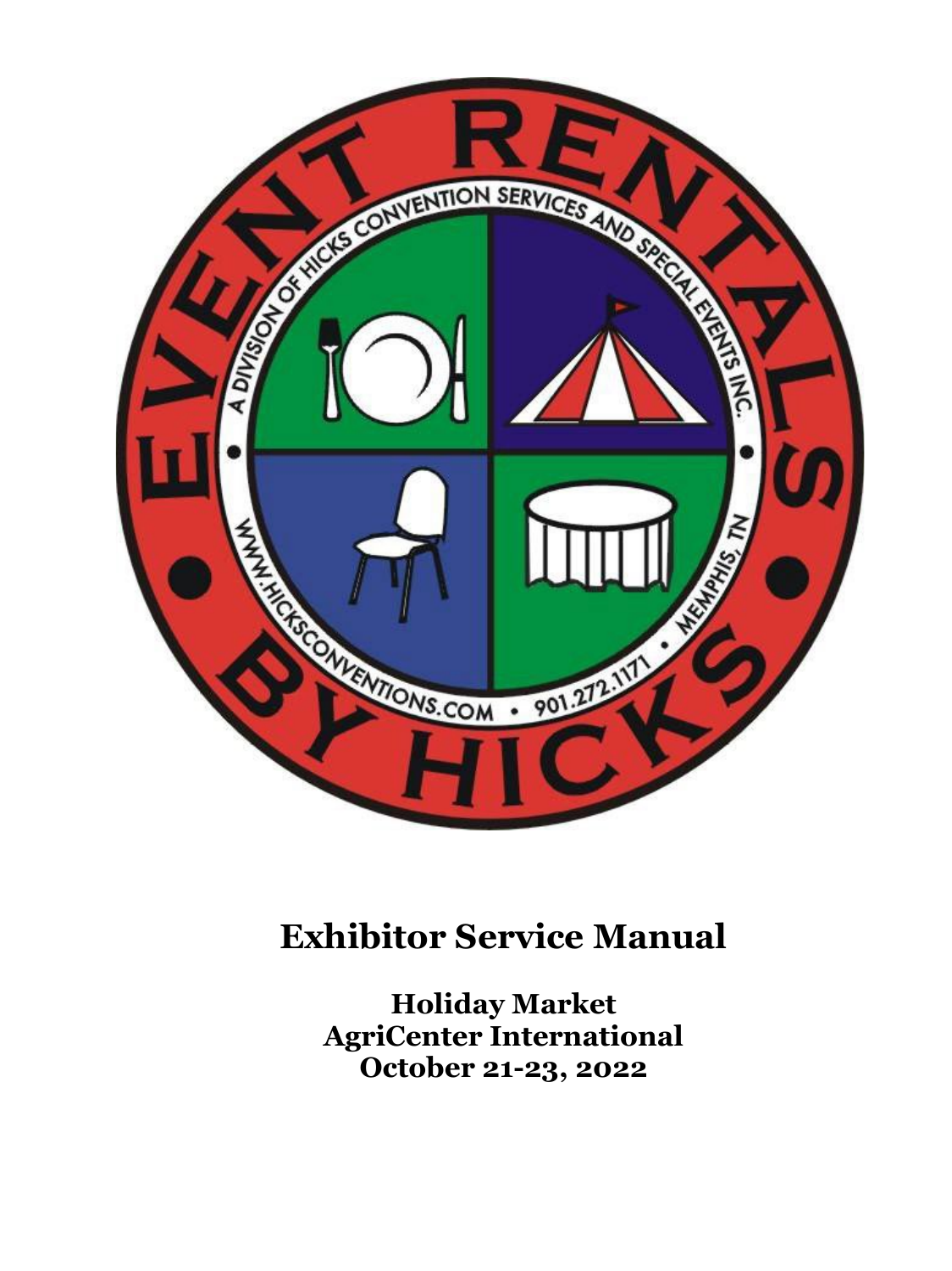

## **Holiday Market Agricenter International October 21-23, 2022**

**EMAIL: [JENNIFER@HICKSCONVENTIONS.COM](mailto:JENNIFER@HICKSCONVENTIONS.COM) Phone: 901-272-1171**

## **FURNITURE ORDER FORM**

**CANCELLATION POLICY:** Items cancelled after delivery to booth will be subject to <sup>a</sup> 50% charge **of the original price.**

USE OF EQUIPMENT: Standing on chairs, tables or other rental furniture is prohibited. This furniture is not engineered to support your standing weight. Hicks Convention Services cannot be responsible for injuries or falls caused by the improper use of rental furniture. All materials are on a rental basis and remain the property of Hicks Convention Services.

| <b>ITEMS</b>               | <b>PRICE</b> |      |
|----------------------------|--------------|------|
| 4' Table Topped & Skirted  | \$20.00      |      |
| 4' Table No Skirt          | \$15.00      |      |
| 6' Table Topped & Skirted  | \$25.00      |      |
| 6' Table No Skirt          | \$20.00      |      |
| 8' Table Topped & Skirted  | \$30.00      |      |
| 8' Table No Skirt          | \$25.00      |      |
| Raise table to 42" w/skirt | \$20.00      |      |
| Wastebasket w/Liner        | \$10.00      |      |
| Easels                     | \$15.00      |      |
| Samsonite Folding Chair    | \$5.00       |      |
| <b>CIRCLE SKIRT COLOR:</b> |              |      |
| Red<br>Blue<br>Silver      | Burgundy     | Plum |

| <b>CARPETING</b>                       | <b>PRICE</b>           |  |
|----------------------------------------|------------------------|--|
|                                        |                        |  |
| $10' \times 10'$                       | \$75.00                |  |
| $10' \times 20'$                       | \$150.00               |  |
| <b>Carpet Padding</b><br>(Per Sq. Ft.) | 0.75<br>S              |  |
| <b>CIRCLE CARPET COLOR:</b>            |                        |  |
|                                        | Black Red Blue<br>Grey |  |

| Total of items: Ordered: \$ | $+9.75%$ | $= Amt.$ due |
|-----------------------------|----------|--------------|
|-----------------------------|----------|--------------|

|  | Booth#_________________________                       |  |
|--|-------------------------------------------------------|--|
|  |                                                       |  |
|  | City State Zip                                        |  |
|  | $\text{Fax} \qquad \qquad \overbrace{\qquad \qquad }$ |  |
|  |                                                       |  |
|  |                                                       |  |